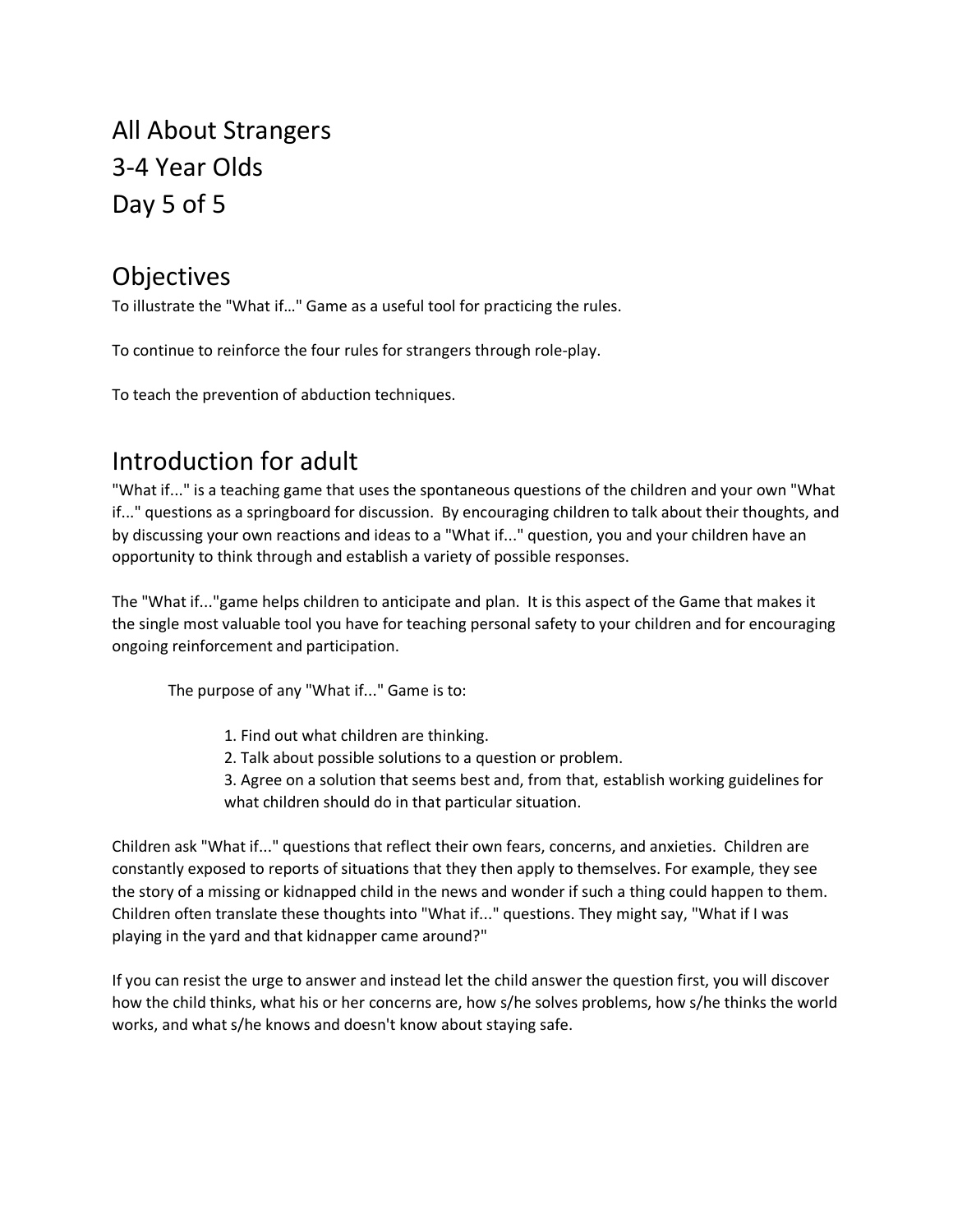By listening to your child's ideas, you get accurate information about concerns and can better teach the skills that are at the very heart of effective prevention, that is, the ability to think, to act, to react, to recognize when they need help and how to get it.

## Introduction for children

We've been playing the "What if..." game for the past few days to learn the rules for strangers. Now I have a new "What if..."

What if you got lost in a shopping center or mall or big department store? (vary location as needed) What would you do?

*This introduction is to focus the child on the subject before watching the videotape.*

Has that ever happened to you?

What did you do?

How did that make you feel?

*Sadness is a legitimate and common feeling.*

Let's watch and see what the children in the video learn to do.

#### Watch videotape

[https://www.youtube.com/watch?v=kB0vjW60j90&list=PLSrCYUKewj4fovjoOqyXkWnJ9mFR4Tcfo&inde](https://www.youtube.com/watch?v=kB0vjW60j90&list=PLSrCYUKewj4fovjoOqyXkWnJ9mFR4Tcfo&index=7)  $x=7$ 

## Role-play

So, if you're ever lost, what do you do?

- 1. Stop and look all around.
- 2. Yell for your Mom or whoever you came with. They might be just on the other side of the clothes rack and you can't see them, but they will hear you.
- 3. If you are still lost, go to the nearest cash register where there is someone working.
- 4. Tell the person your name, who you are with and that you are lost.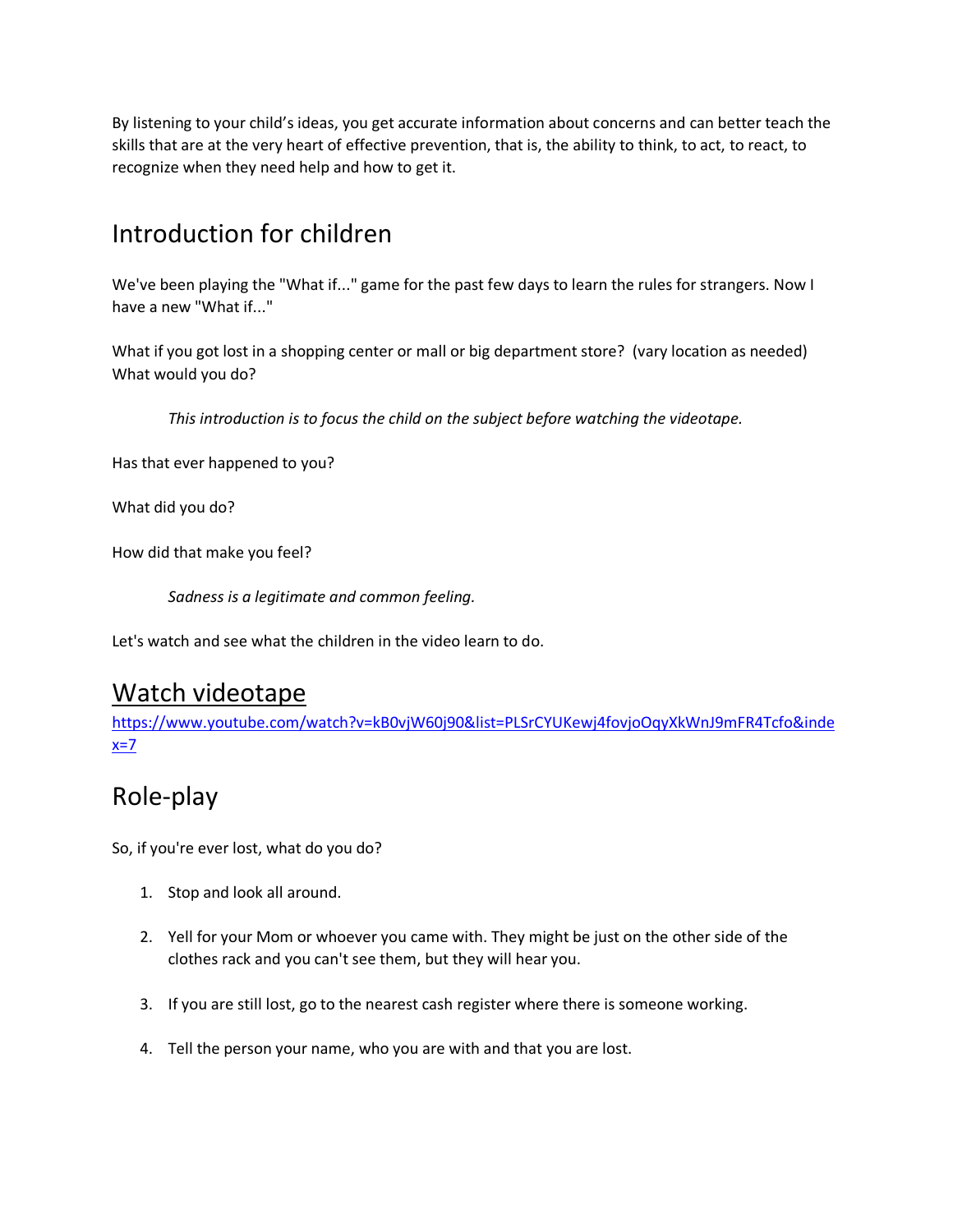5. Then don't move from that spot until your Mom, Dad or whoever you were with comes to pick you up.

Give the child an opportunity to practice what they have seen on the videotape using the following progression to reinforce and solidify the sequence.

**RP:** What if you're lost, what do you do first?

*Stop and look.*

Then what do you do?

*Yell your mom or dad's name*

Where do you go next?

*Go to the first cash register where there is someone working.*

What is a cash register?

*Where you pay for things.*

What do you say?

*My name is ...*

*My Mother's name is ...*

*I'm lost.*

Last, do you remember the most important part?

#### *Don't move from that spot until the person you came with comes and gets you.*

What if the store manager comes and tells you to come to the office with him? Do you go?

*"No, my mom and dad said to stay right here if l got lost."*

What if the store manager tries to make you go?

*(Pretend to force them to go along, but not in a scary way)*

Say what you need. For example:

*"Help, this is not my daddy." "I need help."*

*"Help, I'm lost."*

*"Help, I'm supposed to stay here."*

*Remember, this part should not be alarming in any way, nor is the store manager bad. He's simply crabby. The objective is to teach this skill simply and clearly so the children feel confident and competent.*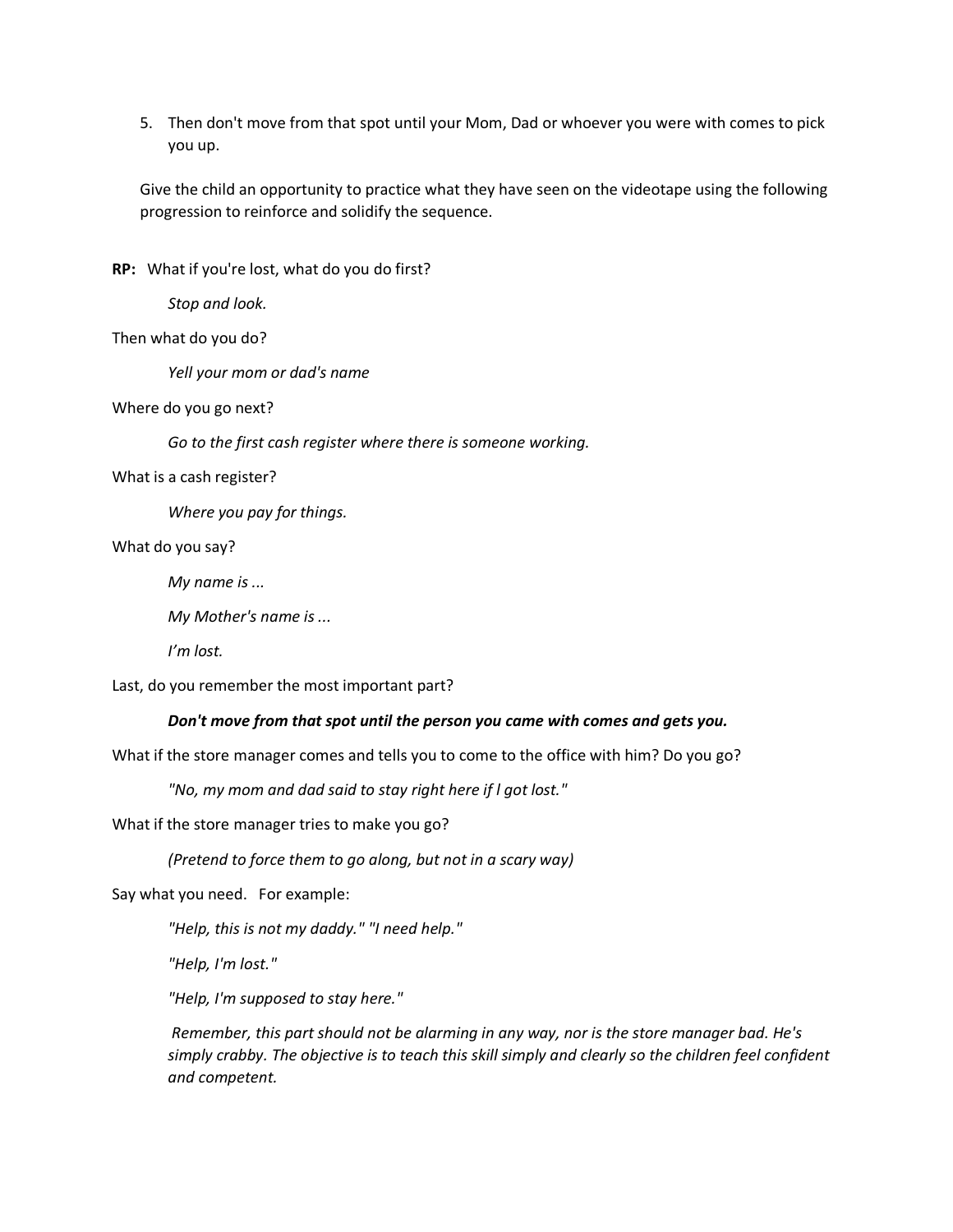Remember, you can't run because you have to stay right in that spot until someone you know comes to get you.

Who do you think might help you if you scream?

*Many adults will respond if they know the child really needs help and isn't just playing a game.*

The person at the cash register will probably be a stranger, right?

Why is it okay to talk to that stranger?

*There are times when you have to ask someone you don't know to help you. The best person to ask is someone who is working. This is actually making an "exception" to the rule, but this word will have no meaning for most of the children in this age group.*

Do you take anything from the person who is working?

*No, there's no need to.*

Do you go anywhere with them?

*No, you wait for your parents or the person you were with.*

Do you stay an arm's reach away?

*No, you stay right next to the cash register.*

Is it okay to talk to a stranger when you're lost and need help?

*Yes, until the person you were with comes and gets you.*

**RP:** What if you were on your way to the cash register and a nice lady stopped and asked if you were lost and if she could help you? What would you do?

*The correct answer is: She is a stranger. You walk around her, do not talk to her and continue to the cash register. You can also roleplay with the person being a man or a store manager or a police officer* 

**RP:** What if your next door neighbor asks you over for cookies? You say, "I have to go ask," and she says: "I just hung up from talking to your mom and she said it is okay." Do you go?

*No. You always have to get permission straight from your Mom or Dad.*

**RP:** What if someone was in a white bunny suit, with long white ears and had a basket filled with candy? Would that still be a stranger?

Would it be all right for you to take candy from the person in the bunny suit?

*Only if the grownup you are with says it is all right. If you are by yourself or with your friends, the bunny is still a stranger and you should follow the rules.*